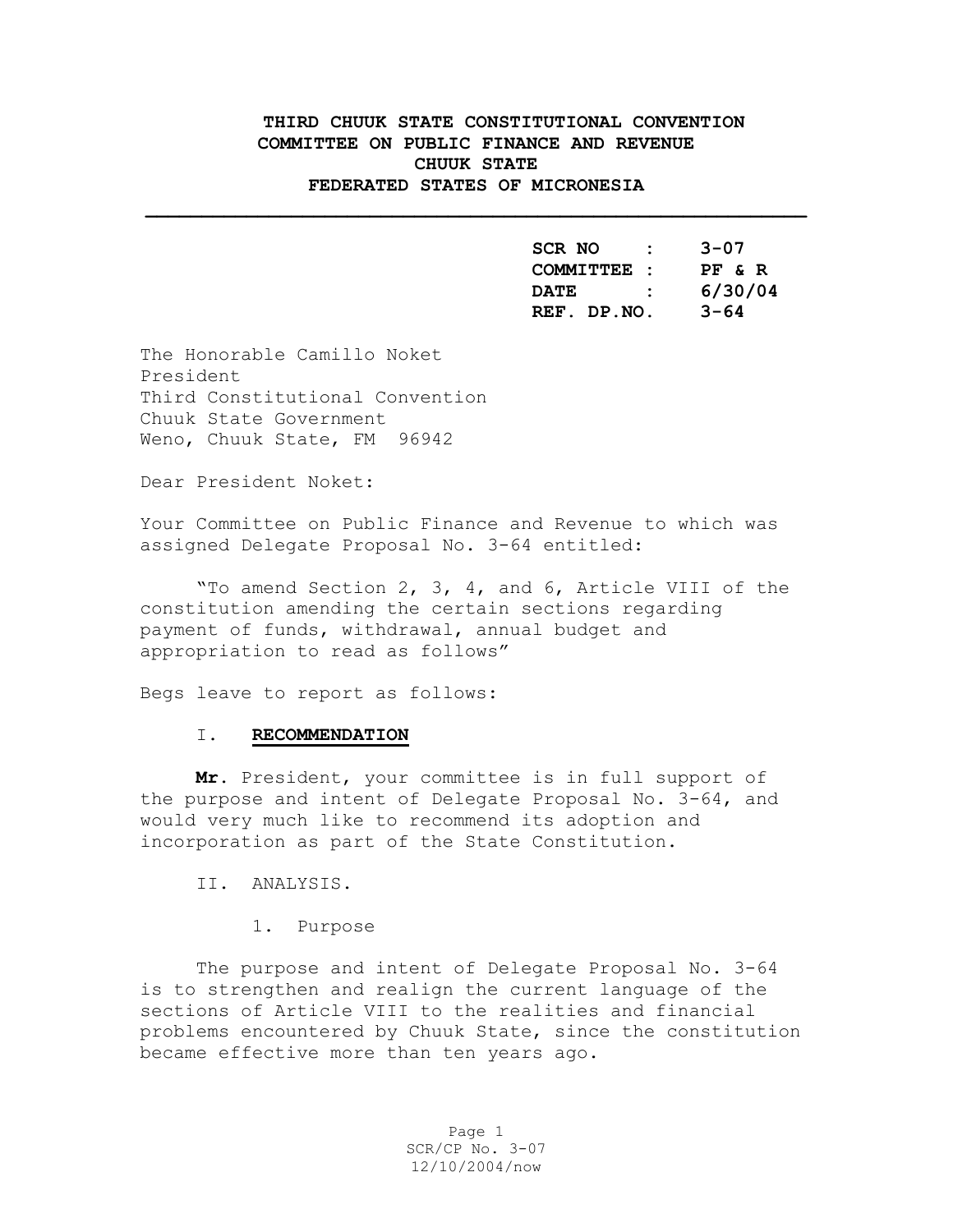Over appropriation, overspending and the poor habit of allocating funds to nonessential programs are some of the leading causes of the financial problems for Chuuk State for most if not all the past years under review. As a likely result of these, the State of Chuuk has the highest debts, deficit and many other related problems of all the states in the nation.

It is also the intent of DP No. 3-64 to increase the percentage of both the operation and the development project funds with the State (article 8, Section 6). Currently, at least eight percent of appropriated State Operation fund is distributed to each of the Municipal governments, while at least 40 percent of appropriated development project fund is allocated for the Municipal Government on a formula based both on population and equal distribution on individual municipalities.

It is therefore the purpose of Delegate Proposal No.3-64 to provide some kind of controlling mechanism as far the problem of over-appropriation, overspending and indiscriminate allocation of State funds are concerned. And with a different kind of funding arrangement with the U.S. Government, it's even more important that we make adjustments to conform to the funding structure.

2. History.

Delegates Peter Sitan, Singkoro Harper and Tuter Sirom sponsored Delegate Proposal 3-64, which was introduced on February 3, 2004, with only one of the sponsors' signature.

#### C. **FINDINGS**.

During its deliberation on the Proposal, consideration of the usage of appropriate word was given to the selection between "SHALL" and "MAY" in section 2. Mr. President, your Committee has agreed to retain the word "MAY" as used in the constitution therefore, reinstate it in sections 2 and 3 of the Delegate Proposal.

For the word indirect recipient as a new addition to direct recipient, your Committee finds it un-necessary to include such word. To be unlawful to be indirect recipient of public fund, the monitoring and compliance aspect would be almost impossible to manage.

> Page 2 SCR/CP No. 3-07 12/10/2004/now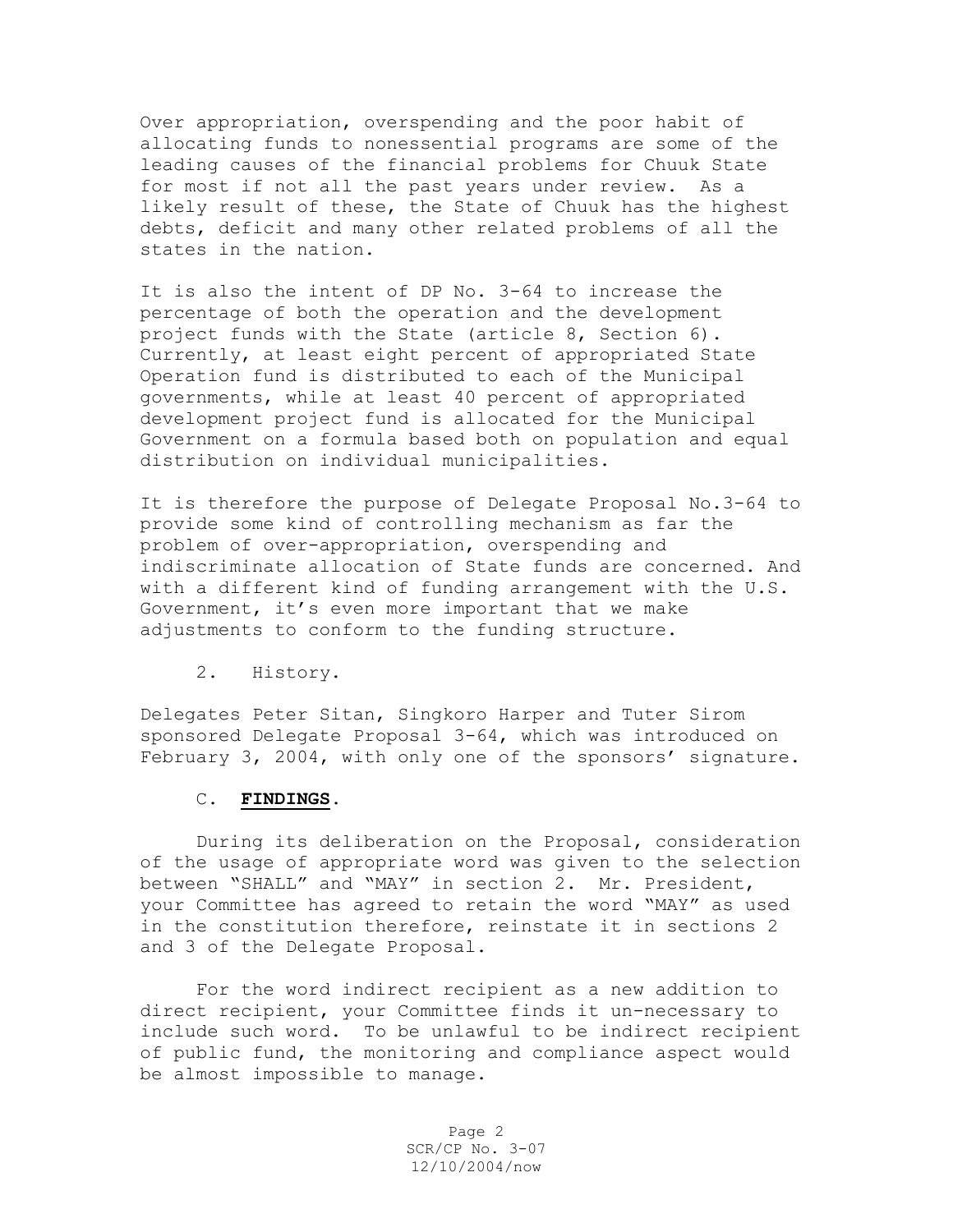For section 4 Mr. President, your Committee endorses to the proposed amendment thereof in order to reinforce the intent of Delegate Proposal No. 3-64 and restraint over appropriation of State funds once and for all. During a Public Hearing with Staff from the Department of Finance and Administration, it was pointed out that one of the reasons, the State continued to incur deficits is because of different revenue projections by the Executive and the Legislative branches. There have been instances where by the Legislature included new staff on the State budget even though the Executive Branch did not include in the overall State budget proposal.

Finally, Mr. President, your Committee on Public Finance & Revenue endorses the proposed amendments to Section 6, Article VIII. If adopted, it would increase the minimum share of the Municipal Governments in Operation fund from the current 8 percent to 20 percent. However, after further investigation on the financial situation of the State, your Committee finds it difficult to increase the revenue sharing when the funds are declining under the Compact II period.

The second part of the amendment to this section of Article VIII of the constitution deals with the minimum amount 40% allocation of Development Projects. Your Committee is in full support of the idea that instead of giving this amount to the individual Municipal Government, allocation of Development Projects fund dedicated upon the regional needs, where it would involve more than one mayor and one municipal council participating – making sure that such funds are used accordingly. Your committee is equally in full support of the third and final proposed amendment to the same section 6 of Article VIII as proposed by Delegate Proposal NO. 3-64. Your Committee is equally in full support of the third and final proposed amendment to the same section 6 of Article VIII as proposed by Delegate Proposal No. 3-64. Your Committee find that this proposed amendment intend to assure simultaneous development throughout the State without leaving one or two regions far behind. This will in turn assure the growth of the spirit of cooperation and unity among all the five regions of the State.

In reviewing the funding arrangement under Compact II, your committee noted that there are no Development Funds, rather an Infrastructure Fund which must be in accordance with

> Page 3 SCR/CP No. 3-07 12/10/2004/now